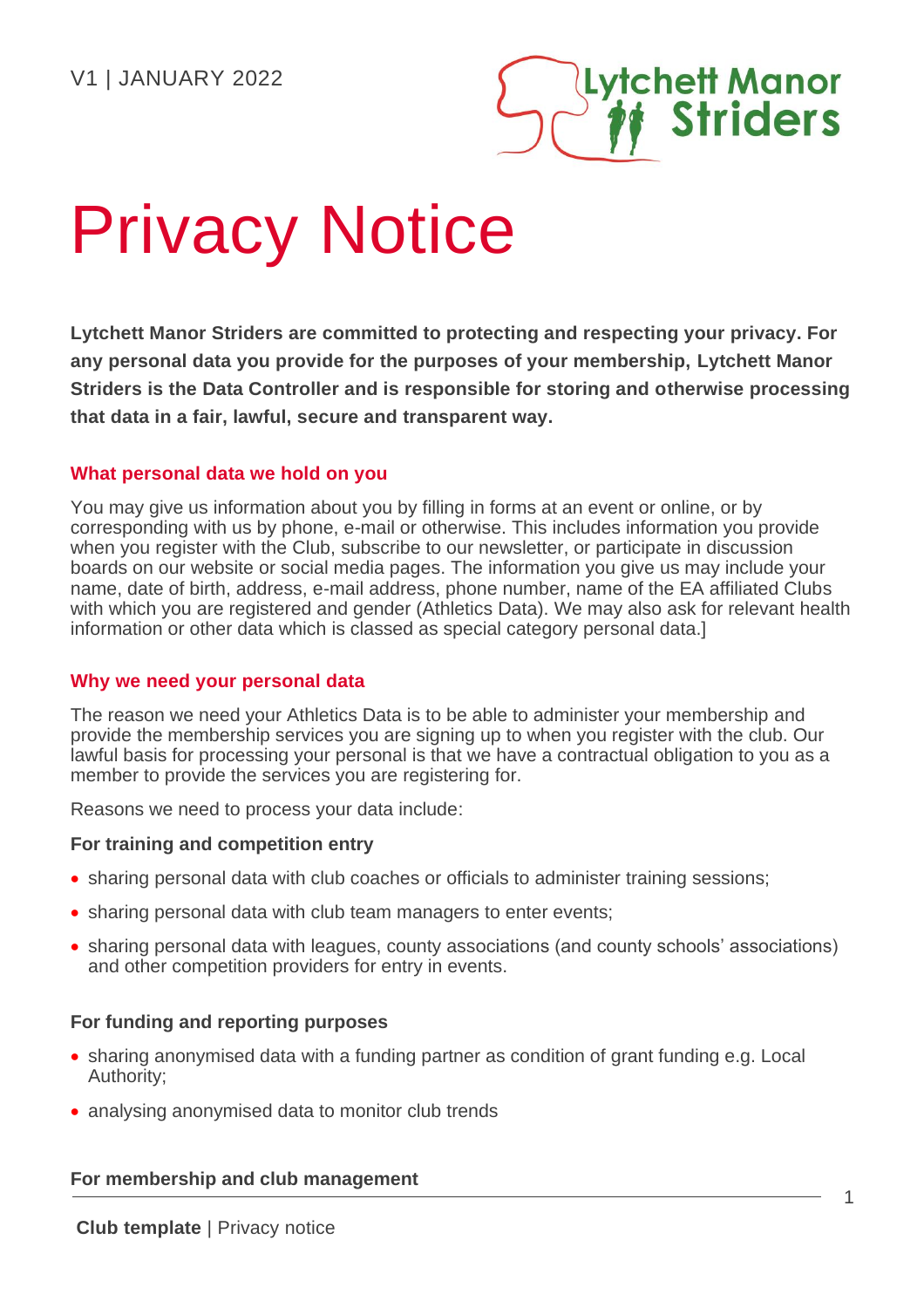# V1 | JANUARY 2022



- processing of membership forms and payments;
- sharing data with committee members to provide information about club activities, membership renewals or invitation to social events;
- club newsletter promoting club activity; and
- publishing of race and competition results

## **Marketing and communications (where separate consent is provided)**

- sending information about promotions and offers from sponsors;
- sending information about selling club kit, merchandise or fundraising.

Any special category health data we hold on you is only processed for the purpose(s) of [(e.g. fitness/ health checks or passing health data to coaches to allow the safe running of training sessions. We process this data on the lawful basis of consent. Therefore, we will also need your explicit consent to process this data, which we will ask for at the point of collecting it.

On occasion we may collect personal data from non-members [(e.g. such as any non-member participant who fills in a health disclaimer or form at a taster event). This information will be stored for [30 days after an event] and then destroyed securely. Our lawful basis for processing data is consent. Therefore, we will also need explicit consent from non-members to process this data, which we will ask for at the point of collecting it.

The club has the following social media pages; Facebook. All members are free to join these pages. If you join one of the Social Media pages, please note that provider of the social media platform(s) have their own privacy policies and that the club do not accept any responsibility or liability for these policies. Please check these policies before you submit any personal data on the club social media pages.

### **Who we share your personal data with**

When you become a member of the Club, you will also automatically be registered as a member of England Athletics Limited. We will provide England Athletics Limited with your Athletics Data which they will use to enable access to the MyAthletics portal. England Athletics Limited will contact you to invite you to sign into and update your MyAthletics portal. You can set and amend your privacy settings from the MyAthletics portal. If you have any questions about the continuing privacy of your personal data when it is shared with England Athletics Limited, please contact [dataprotection@englandathletics.org.](mailto:dataprotection@englandathletics.org)

The Club does not supply any personal data it holds for this purpose to any other third party. The Club does not store or transfer your personal data outside of the UK. Where the Club does transfer your personal data overseas it is with the appropriate safeguards in place to ensure the security of that personal data.

### **How long we hold your personal data**